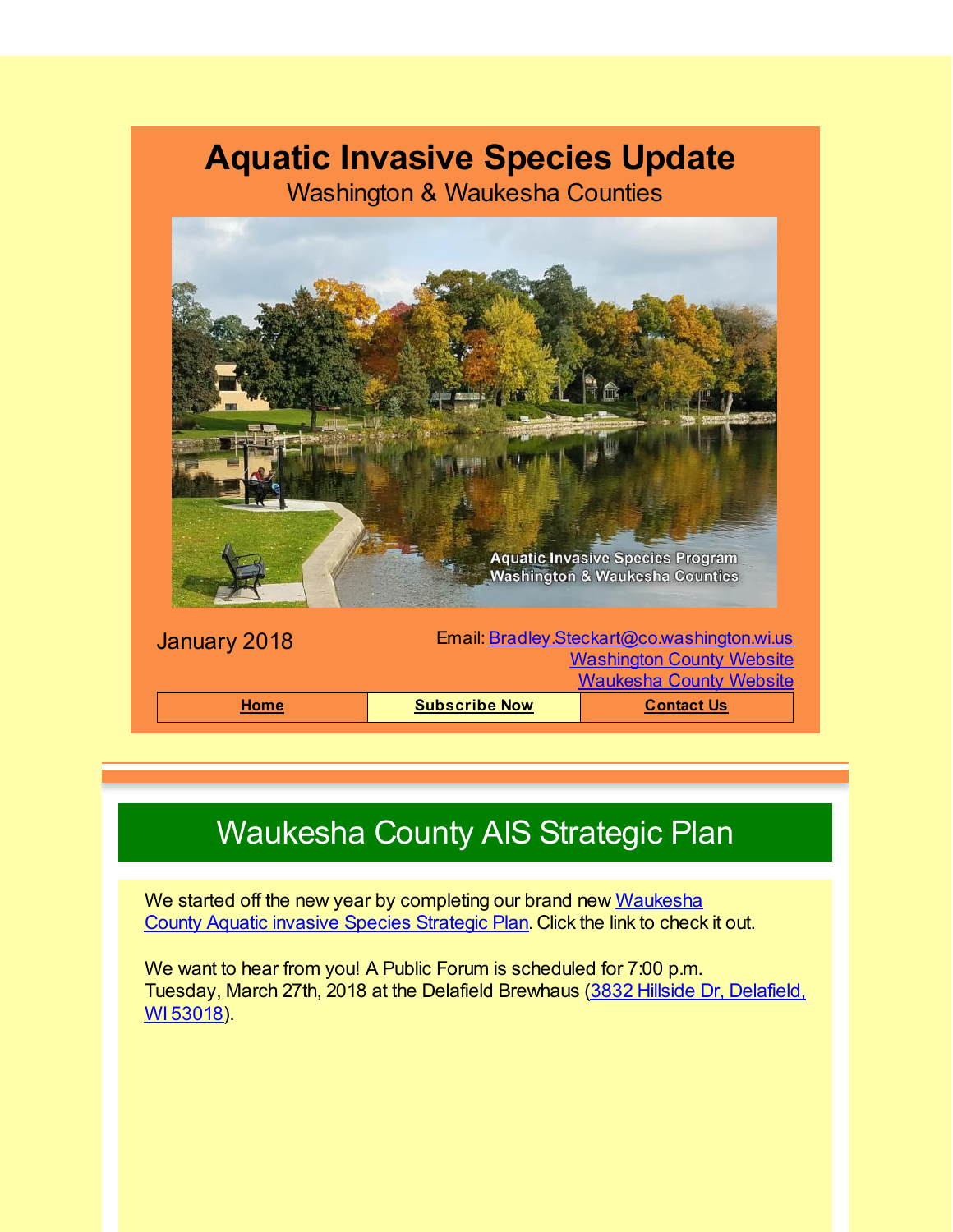

Delafield Brewhaus is located at 3832 Hillside Dr, Delafield, WI 53018.

Agenda Items include:

- Call to meeting to order (7:00pm)
- Presentation of Waukesha County AIS Strategic Plan (7:10-7:40pm)
- Walk through of AIS Mapping Application (7:40-8:00pm)
- Questions and Discussion (8:00-8:30pm)
- Final Comments and Adjourn (8:35pm)

Come and learn about planned AIS activities, and share your ideas! You can access the AIS Strategic Plan by clicking the picture or the blue URL below.At the webpage you can view the draft plan as well as the AIS Mapping Application. Below the link, you will find a short summary of the Waukesha AIS Strategic Plan.

[https://www.waukeshacounty.gov/aisstrategicplan](http://r20.rs6.net/tn.jsp?f=001WRWX73Pp1mq9X6SvcrTUhSSl1Krsuyo_0AhiaZUYIsrBvXcWDviOO-bcq_vmawkQGkmgNuwfej3xgi3446oSUlIbGDXGvd-3Yq-qOCXpKnD2kZrQQV-Xidz7Qf941O6XI6vHwOj9h1ewa86riakdWtS73PvlBYa1c-GRbiPoalI4NG72mjoCZn_wpD2pgVfUefVHMe1FATDuqu-vBgTCk8JxaWNHkzW4N2HQiyxwSkMHhJjDTyL95_tBqqHpQDEyd7ragJwZ6mIGnR5b0s8Q0IHEgnZ0x2VJDvKcdeq9iKcI6Mb18Zdz2lh6LD9D8mqkVKKmZIUYrCgFT0A4q4d8VMF3wnp6UQP36So8IlkynDo-Ert7FdzbnRMAadk54e4r&c=&ch=)



The Cover of the Waukesha County AIS Strategic Plan.

Waukesha County's aquatic ecosystems are experiencing negative impacts from existing aquatic invasive species (AIS) and continued to be threatened by new invasions.AIS have significant economic impacts on utilities, tourism, and property values. They enter and are distributed by human-assisted vectors including recreational boating, hunting, fishing, tourism, development, and the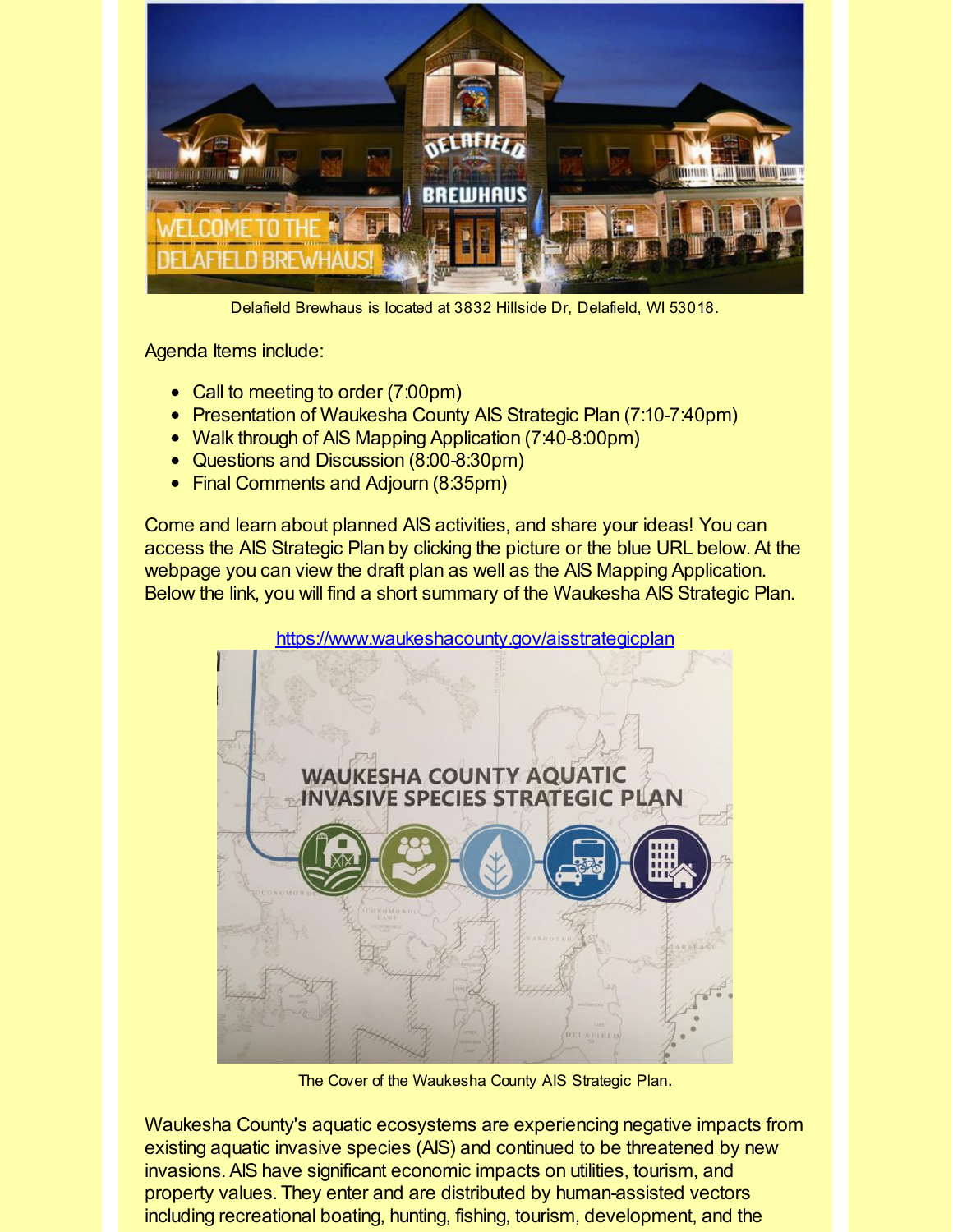trade of live organisms. In Waukesha County, an AIS Strategic Plan was developed to direct staff and volunteers that dedicate thousands of hours each year to prevent the spread of AIS. The plan lists priorities and action items to guide the implementation of the AIS program through 2023. To be effective, the goals listed below require a coordinated effort around the county and the continuation of the AIS program, either through grants or other funding sources.

#### **AIS Program Goals:**

- **Goal 1**:Educate water users, both residents and visitors, and the general public about the existence of AIS
- **Goal 2:** Prevent the spread of AIS to and from local waters
- **Goal 3**: Collect, map, analyze, and periodically update AIS population, distribution, and density data within Waukesha County to monitor program effectiveness and identify new AIS threats
- **Goal 4**: Reduce, Manage, and Control new and existing AIS populations within Waukesha County
- **Goal 5**: Network and Collaborate with other entities on AIS efforts
- **Goal 6**: Sustain the implementation of the AIS Strategic Plan and utilize it as a living document.

Once again, we just want to give a HUGE thank you to all of the volunteers, staff, lake district and association members, and boaters for getting out and having these important discussions.

#### Outdoor Wisconsin

Last October, the Washington and Waukesha AIS Team had an amazing opportunity to meet with producers of PBS's Outdoor [Wisconsin](http://r20.rs6.net/tn.jsp?f=001WRWX73Pp1mq9X6SvcrTUhSSl1Krsuyo_0AhiaZUYIsrBvXcWDviOO-bcq_vmawkQ3MUZ3vuydhfCeWIwURJiYIDERNC6WyY_KsmINzWrhVl-KFm4dRf799NHYcxt_6ketmNwsD8n5fT-Hrkj9vZZ2mX-T7AQ8LZmSH1Oy4hfIiYsD5t3d8LgrVTTWbKA3DBONNkuMkqYP2H1IivsZ04sRXrMAlrtONG8tRLzxAjPnl8IBBRgj2yocyukf3Y95kFN2WvlyU23KA9V8NtwSqtcW_9YNW6L_1g-SQ0OSitDE_3iMQyzQSp0eGMA3b8D0Kbrcqyv5yw-hFpdM6smr1gxhDPex-OPFkjC&c=&ch=) and film for a day. We were able to talk to the film crew about what makes a species invasive, and how to watch for and identify AIS in our waters. The film crew brought underwater cameras and a drone, so we were able to capture a day on the water from every possible angle.



Washington and Waukesha AIS Coordinator Brad Steckart explains invasive species on Outdoor Wiscsonsin.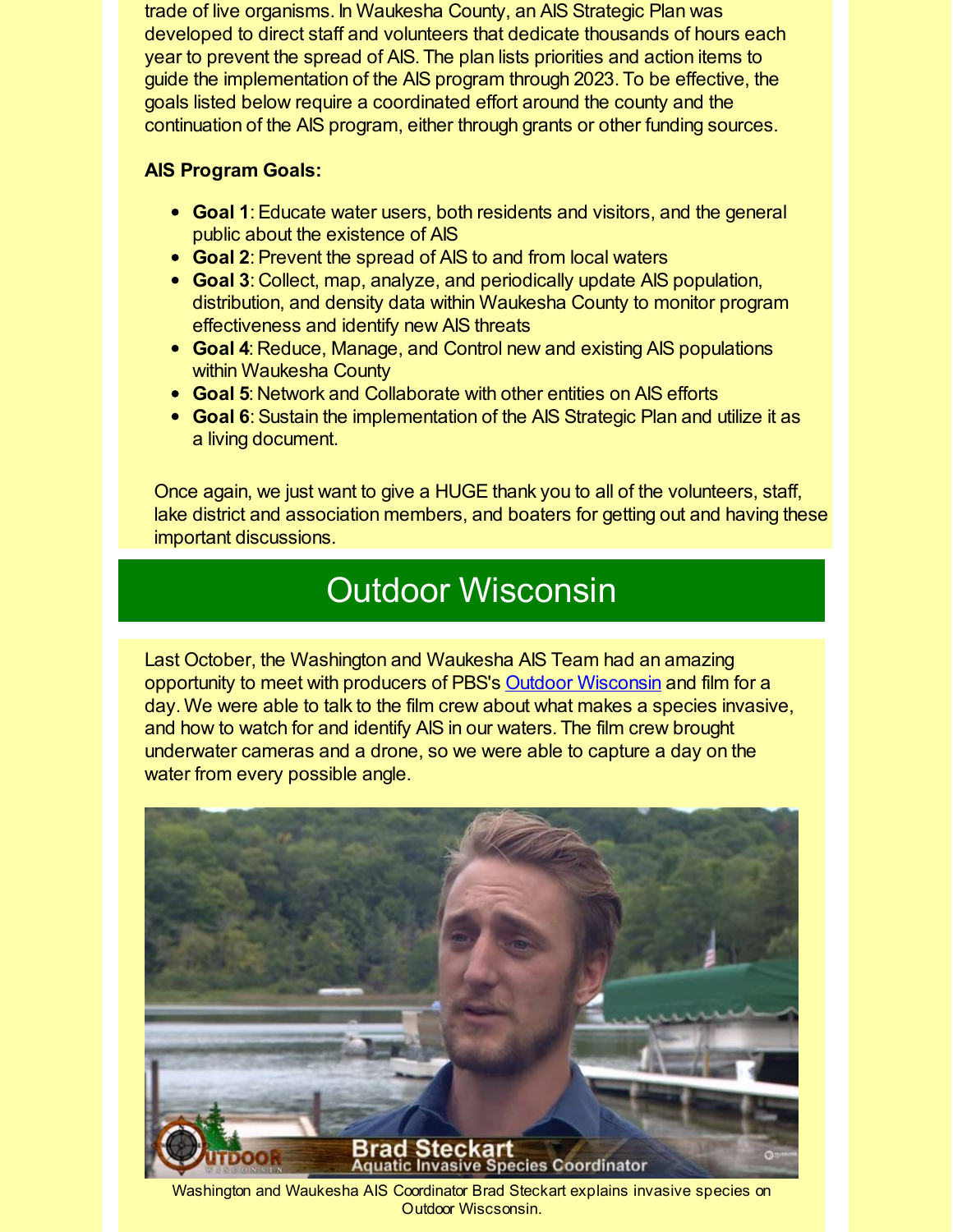The segment aired on the season premier of Outdoor Wisconsin in early January. We are pleased with how it turned out and want to thank the PBS Film crew, as well as Jeff Kelm and the show's producers for coming out to find out more about aquatic invasive species. Click the picture above to watch the AIS Segment of Outdoor Wisconsin.

The AIS positions in Washington and Waukesha Counties are grant funded and based on conveying the message of AIS prevention to the public. We are so thankful when opportunities like these arise, and are really happy to contribute our part by spreading the message to Clean, Drain, Dry boats and equipment! We really enjoy spreading this message with as much passion and enthusiasm as we can muster.

If you or someone you know is interested in becoming a "BOATBUSTER" aka AIS intern, keep an eye on the [Washington](http://r20.rs6.net/tn.jsp?f=001WRWX73Pp1mq9X6SvcrTUhSSl1Krsuyo_0AhiaZUYIsrBvXcWDviOO-bcq_vmawkQhiHnfg4jW5DS8N9e6lhfGso3_Dwd33cg0PBsrNo9WDhu9Jin5U5c98FpEzOT2reQGcB8CfInjf9OGS1sHJFa_JN8sQWwJgtIx3rLT-HeQVEhC78iY_TdW2OUug-lpRzhGFCtLK--1pMIb2BH2M7GHLC0LDcWHelGuT2tzmaIOV-c6nr_95PdWlfZ3Ha5zxDDHqsSG9pHSqkcbqNvvVFl-ECdZQBXIt7fKENQ7LYEHXUEnkQwHxWAzAd__DAMido6tSrYhFczvAlBeYW3-qUg6QNrCmPe3n7zFCuaUrmfa6hKCrZGDhuciNLzMPUH3TSsf8CdYAQ2KnrxSUT9ZfqBQbvrbnvcktv-xZ_wNC1TUh1s2NE1YwZmJpFdEhWlgZ_A&c=&ch=) County Job Page for a posting coming in early to mid February. On top of educating boaters and anglers directly at boat launches, the AIS Interns gain skills in surveying, species identification, scientific methods, policy, and even video-editing and photography! It is a great opportunity for a well rounded internship in conservation biology and outreach.

## The Year 2017 in Review

Lake Associations, Lake Districts, and fellow conservationists have played a big role in the success of the AIS program in Washington and Waukesha Counties in the past year.Because of your support and effort, we were able to go above and beyond our goals laid out in our DNR AIS Education, Prevention, and Planning grants. Below are some highlights.

- Conducted 2,261 hours of Clean Boats, Clean Waters talking to 5,963 boats and 12,216 people
- Spoke at 63 events including Lake Association/District Annual Meetings, Classrooms, Fishing Clubs, and Conferences
- Working with Washington County 4H, Carroll College's Prairie Springs Environmental Center, the Ozaukee Washington Land Trust, and individual volunteers, we released almost 1,000,000 purple loosestrife beetles
- Completed AIS Surveys on 12 Lakes using DNR point-intercept or meander survey methods
- Verified 11 new aquatic invasive species
- Visited 20 Pet stores/nurseries to discuss the sale of AIS and provide with AIS outreach materials
- Sent out 17 AIS E Newsletters and grew recipient base to 400 people
- Developed 1 AIS Strategic Plan for Waukesha County
- Submitted over 150 pressed plant voucher specimens to the UWSP Freckmann Herbarium
- Collaborated with over 40 individual partners to do great work as stewards of our land and water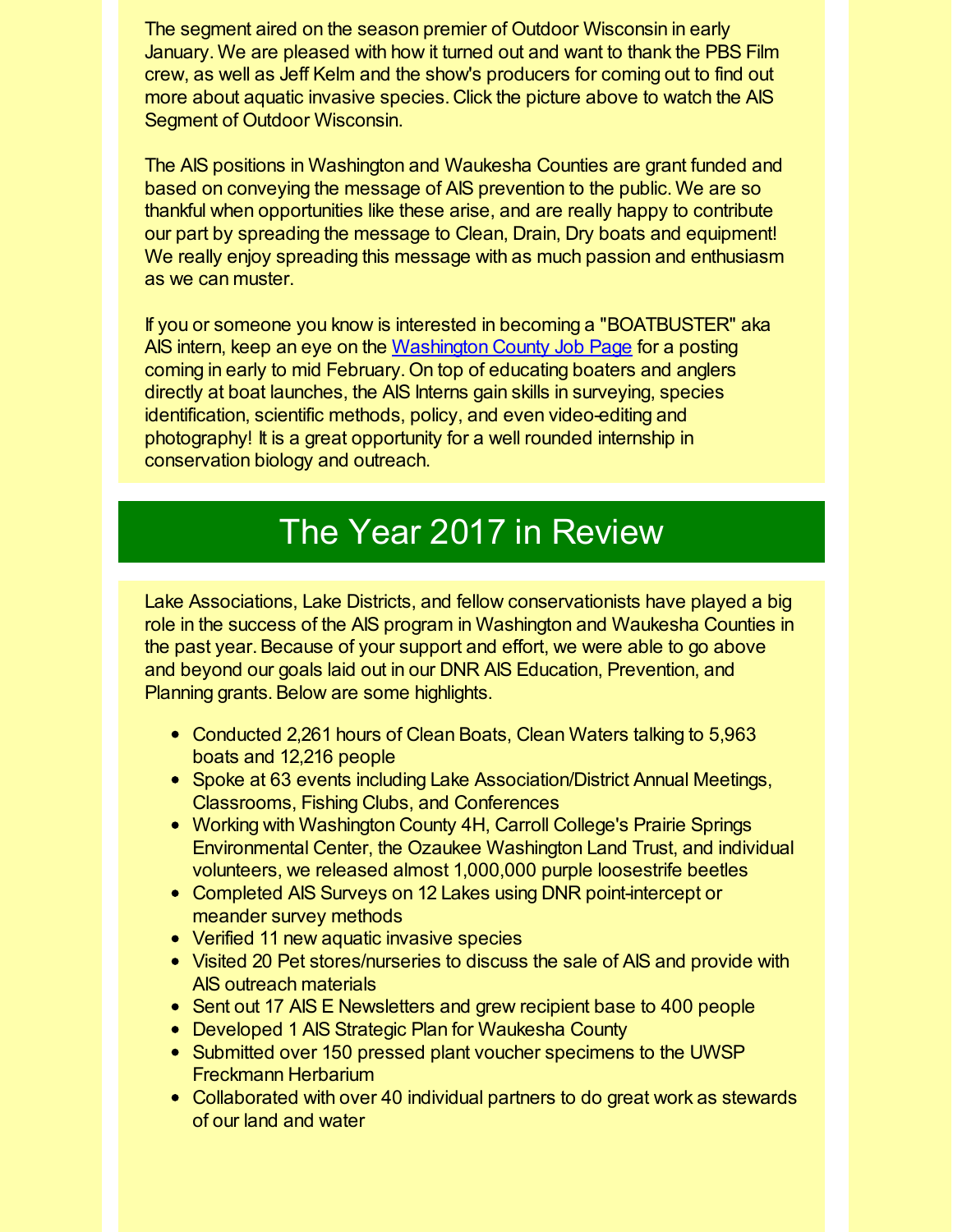

Carroll University's Dr. Todd Levine displays a survey rake with plants on it.

## Lake of the Month - Wallace Lake

January's lake of the month is Wallace lake in the town of Trenton, just north of West Bend (see map). Wallace Lake is a 54 acre lake located in Washington County. It has a maximum depth of 35 feet.Visitors have access to the lake from a public boat landing. Fish include pan fish, Largemouth Bass, Northern Pike, Walleye and Catfish. The lake's water clarity is low.



Wallace Lake Aerial Photo courtesy WDNR.

This fall, the Wallace Lake Sanitary District approved the installation of a Aquatic Invasive Species Removal Station at the launch. It is a very exciting opportunity for the District to grow as lake stewards and take care of their water. The tools that will be installed in spring include an industrial grabber, a broom, and a brush (not pictured).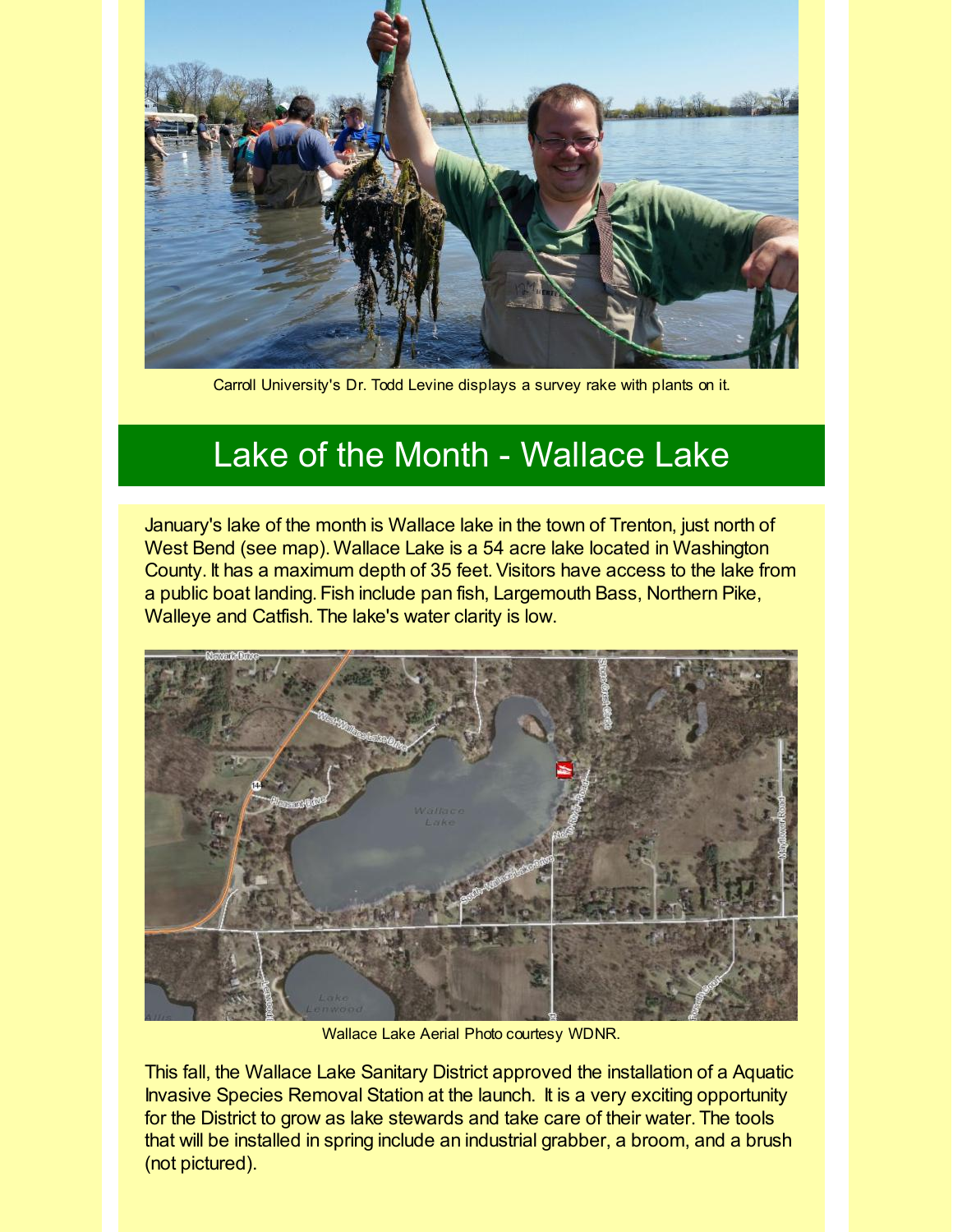

AIS Cleaning Station at Wallace Lake.

Wallace Lake has seen the detrimental effects of zebra mussels and Eurasian water milfoil and wants to protect their lake against threats of other AIS, like starry stonewort, from neighboring lakes.

The AIS Cleaning Stations will help Clean Boats, Clean [Waters](http://r20.rs6.net/tn.jsp?f=001WRWX73Pp1mq9X6SvcrTUhSSl1Krsuyo_0AhiaZUYIsrBvXcWDviOO8BQ0hEha5rizX5jxJvazCM1x_bhdkcqC3uLXUQXBIXYVI2TtS9330NREJiE7qWacHm-No-9Uu1W40hzXYhQ2oQzINmwNSEYZGl0sxxwOq4ZJkDuQvGmAFOGQQ7NLDIwTAFOrOMm4I_YmjbRVglgq05Z__1rA540d6gZDBeGZ1upgXLYAOIFTmlz3T2vWvFSBxl0B4IYxUBjCpds6w8Cfk7c1SXL3s5bbRe6EWZhghB8T79IMtLOUruPT_AKISO-KCDkq5VFpdCFRj7tQGZw_AfFGz47JPV_bsvB85tMlnq4zS9DIZiwlOg=&c=&ch=) watercraft inspectors remove plants and animals from watercraft and trailers before and after entering the lake.

If you are looking to participate in AIS activities on your lake, feel free to contact the AIS team about getting involved.

To subscribe to this *Waukesha County Aquatic Invasive Species Update Newsletter* by clicking the image below or [here](http://visitor.r20.constantcontact.com/d.jsp?llr=kfohqmcab&p=oi&m=1102078785706&sit=mdwsaogdb&f=72c567dd-ea1f-46d9-a3b3-0487646a78a3)!



#### For more information:

Email: [bradley.steckart@co.washington.wi.us](mailto:bradley.steckart@co.washington.wi.us)

Washington County 262-335-4800

Waukesha County 262-896-8300